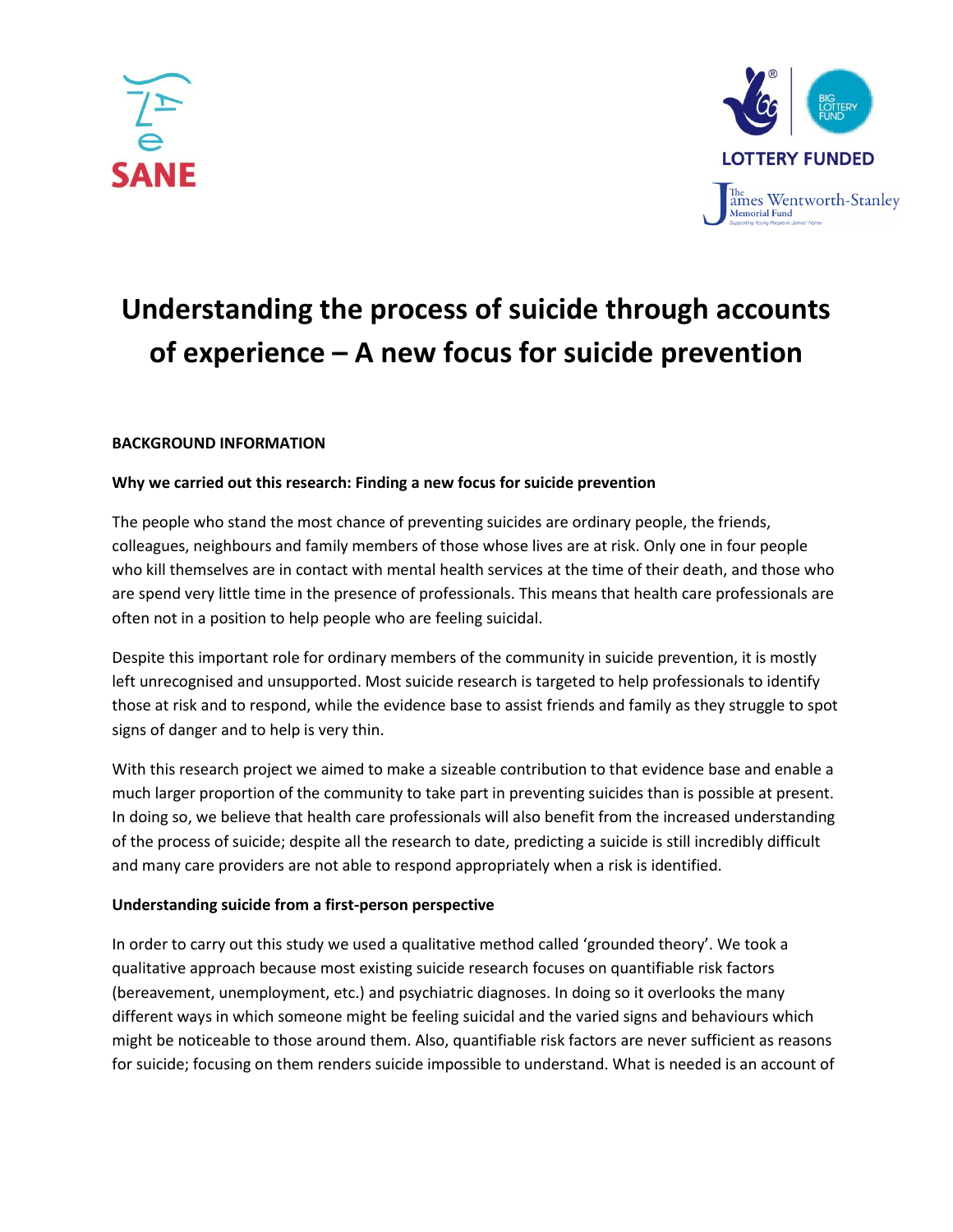the suicidal process in which those risk factors do explain suicide, given the person's lived background experience.

Our interpretation of the method was to start with the freely told stories of our participants without much interference from the researchers, and from these to come up with further, more specific questions. In a grounded theory study, you try to stay as theory-free as possible until you've actually talked with your participants. That is how you end up with a theory that is 'grounded' in the experiences of your participants. In a sense this process is the opposite of the standard scientific research project, in which you start with a theory and a hypothesis you are trying to support.

In grounded theory there is also open-mindedness regarding what counts as evidence, so we were able to include diaries and poems and other such materials in the study.

Academic and research literature in grounded theory is used at a late stage in the study, and from a wide range of disciplines. When we had analysed what people had told us sufficiently to know that trust, worth and exhaustion were going to be important, we reviewed books and articles from philosophy, psychology, sociology, theology and even neuroscience to refine and deepen our understanding of the process.

As in all grounded theory, our aim was to explain, as well as to describe. So although we were interested in the lived experience of suicide (what it is like for those involved), we also wanted to understand the process of suicide and attempted suicide.

# **Background research**

Our earlier qualitative study, supported by the James Wentworth-Stanley Memorial Fund, of the experience of suicidal feelings provided a solid foundation for this project. In that study we analysed 124 questionnaires and 21 interviews, and from them developed an understanding of 'the feeling of being suicidal', a set of alterations to the experience of self, world and other people shared to some extent by all people who feel suicidal.

To learn more about this study please visit [http://www.sane.org.uk/resources/research\\_studies](http://www.sane.org.uk/resources/research_studies)

# **Who took part?**

We talked to people who had, in the previous 5 years, lost a close friend or relative through suicide. We also talked to people who had attempted suicide themselves within the last 5 years, together with their close friends or relatives. The 'significant others' we spoke to included mothers, fathers, partners, sons, daughters, sisters and sisters-in-law, and friends.

We interviewed 14 people who had attempted suicide, and 15 of their family or friends, and 25 people bereaved by suicide (21 cases of completed suicide). Of those who had attempted suicide, 79% (n=11) were female and 21% (n=3) male. Of those who had completed suicide 38% (n=8) were female and 62% (n=13) were male.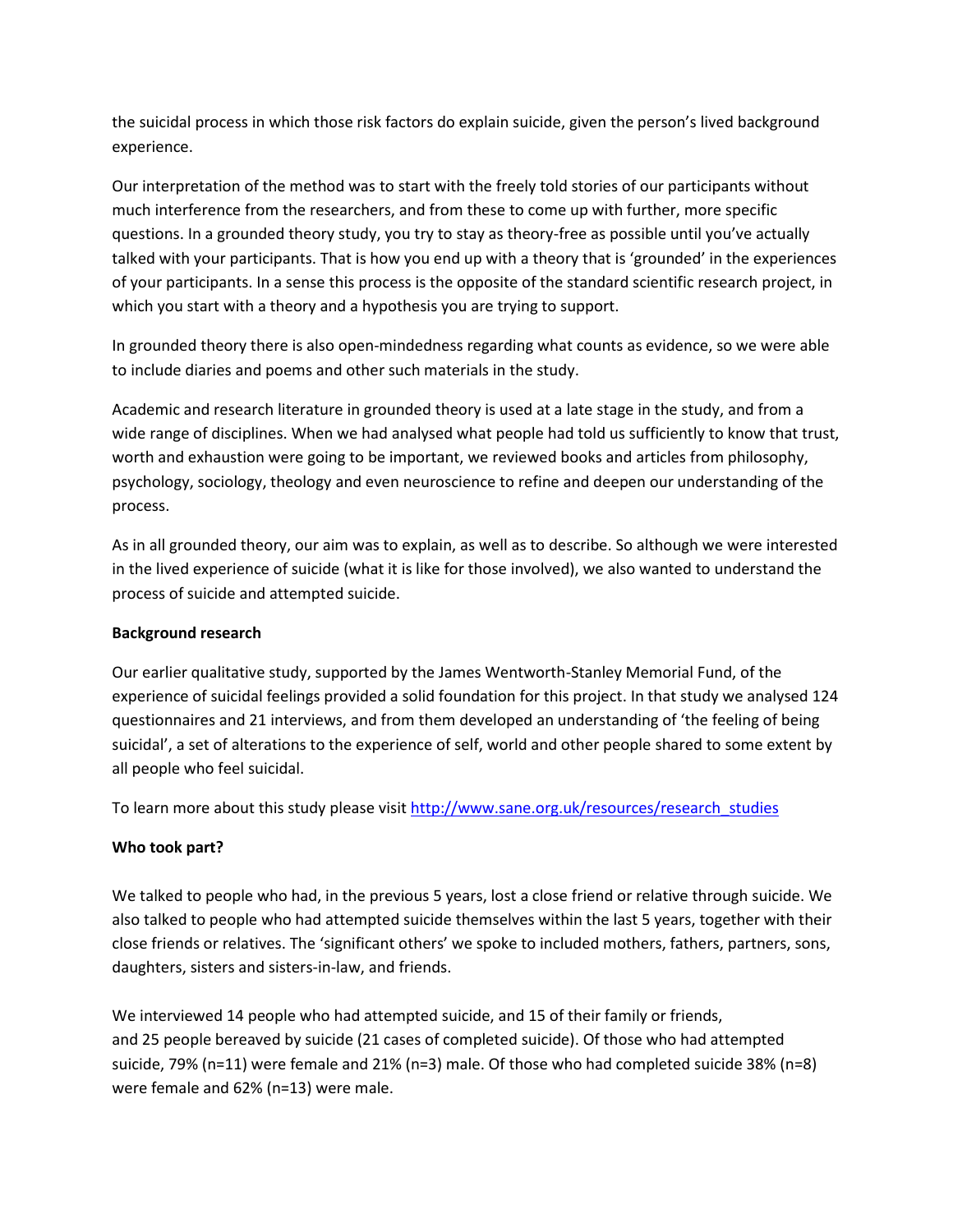The age range of those who had attempted suicide was 19-55 years, with a mean age of 40 years. For those who had completed suicide, the age range was 21-63 years, with a mean of 40 years.

## **Using our results to help everyone to take part in preventing suicide**

Our findings will be used to make SANE's services better, and improve the way our helpline and email volunteers recognise and respond to suicidal distress. The results will inform our campaigning and media activities, as we work towards better recognition of and support for family members and friends as they try to alleviate suicidal distress and prevent suicides, as well as to raise awareness about suicide among the general public. We will also campaign for better services for suicidal people.

So, for example, we will write about our research to the relevant policymakers and inform journalists who are writing about suicide in the media. And we will contact NHS treatment providers and speak to them about our findings.

We have created a web resource - 'SANE on suicide' - based on our findings. The resource was developed together with people who have been suicidal, families bereaved by suicide and support professionals. It is designed to communicate with as wide an audience as possible, so that more people can recognize when someone might be suicidal and do something to help. This online resource will be supplemented by information leaflets distributed through GP surgeries.

In addition, we'll write articles for publication in academic journals and speak about our research at conferences.

# **Limitations**

We found a lot of commonalities in the stories of the people we spoke to and we expect that others will have had similar experiences. However, there might be other experiences that could be uncovered by additional studies of suicide.

## **FINDINGS**

We identified three contributing factors to the process of suicide: lack of worth, lack of trust and suicidal exhaustion. These factors interacted in many subtle ways, but a useful simplification might be to think of the first two as background experiences from which suicidal exhaustion emerges.

'Background experiences' are very basic experiences that make up the background of a person's life. These experiences are often unnoticed but they still influence the way life is lived.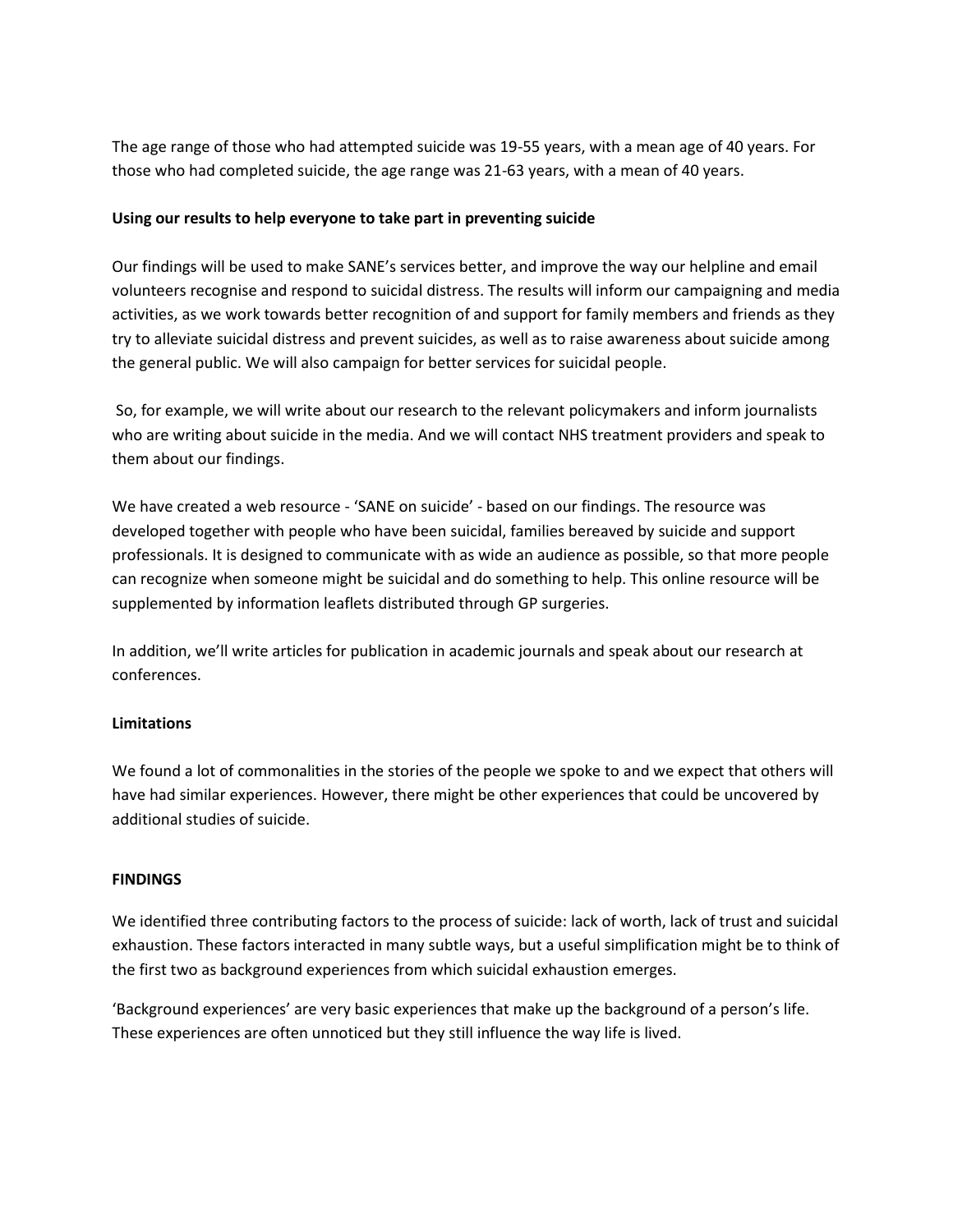#### **1. Lack of worth**

Having a sense of our own worth and of the meaning and value of life gives us reasons for acting, for taking on projects and responsibilities. We do things because they matter to us, and also because we think that we matter to others. Without this sense of worth it can be hard to find reasons for acting, and to feel valuable.

*"I feel very worthless, unimportant, done nothing with my life. I just feel really crap about my life, I feel as though I had so many opportunities that I should have taken, and I didn't."*

Having a sense of worth enables us to keep going, and gives us satisfaction and joy in who we are and what we do.

For people who are suicidal, or susceptible to feeling suicidal, there are problems with maintaining these feelings of worth. Perhaps everyone has times when they feel that they're not making a valuable contribution, or that what they are engaged in might not be so worthwhile after all. But these doubts can have a stronger impact on people who are suicidal because they experience their worth in a way that makes them more vulnerable.

## *Contingent and non-contingent worth*

Our research suggests that when suicidal, people experience their worth as *contingent*. Contingent worth depends on something else for its value; something has contingent worth when it is done for the sake of something else. People have worth in their various roles, and their worth in these roles depends on their performing those roles to at least an adequate standard. Likewise, a project might have contingent worth because it is of value to something or someone else.

*Non-contingent* worth is the kind of worth that is just there. Perhaps this idea is a little more elusive. In philosophy, one idea is along the lines that people have non-contingent worth precisely because they

*"I had this stressful job, I decided I couldn't carry on so I went to the doctors. He put me on the sick. Then you start feeling worthless when you're on the sick. Not doing anything, you're a letdown. All that type of business."*

can find value and purpose in their lives and are able to decide what is worthwhile to *them*, without necessarily having to refer to anything or anyone else<sup>i</sup>. For example, someone might value walking in the woods, or reading books, or listening to music, and spend a lot of time doing these activities, but not because they considered these things to be improving their health, or their minds (although they might believe that they do). The activities would be pursued just because they seemed meaningful and worth doing (and most probably also enjoyable), without the need to justify or question and explain.

Both contingent worth and non-contingent worth are a part of the experience of ordinary living. But people who are suicidal seem to be missing a sense of non-contingent worth, and that means they are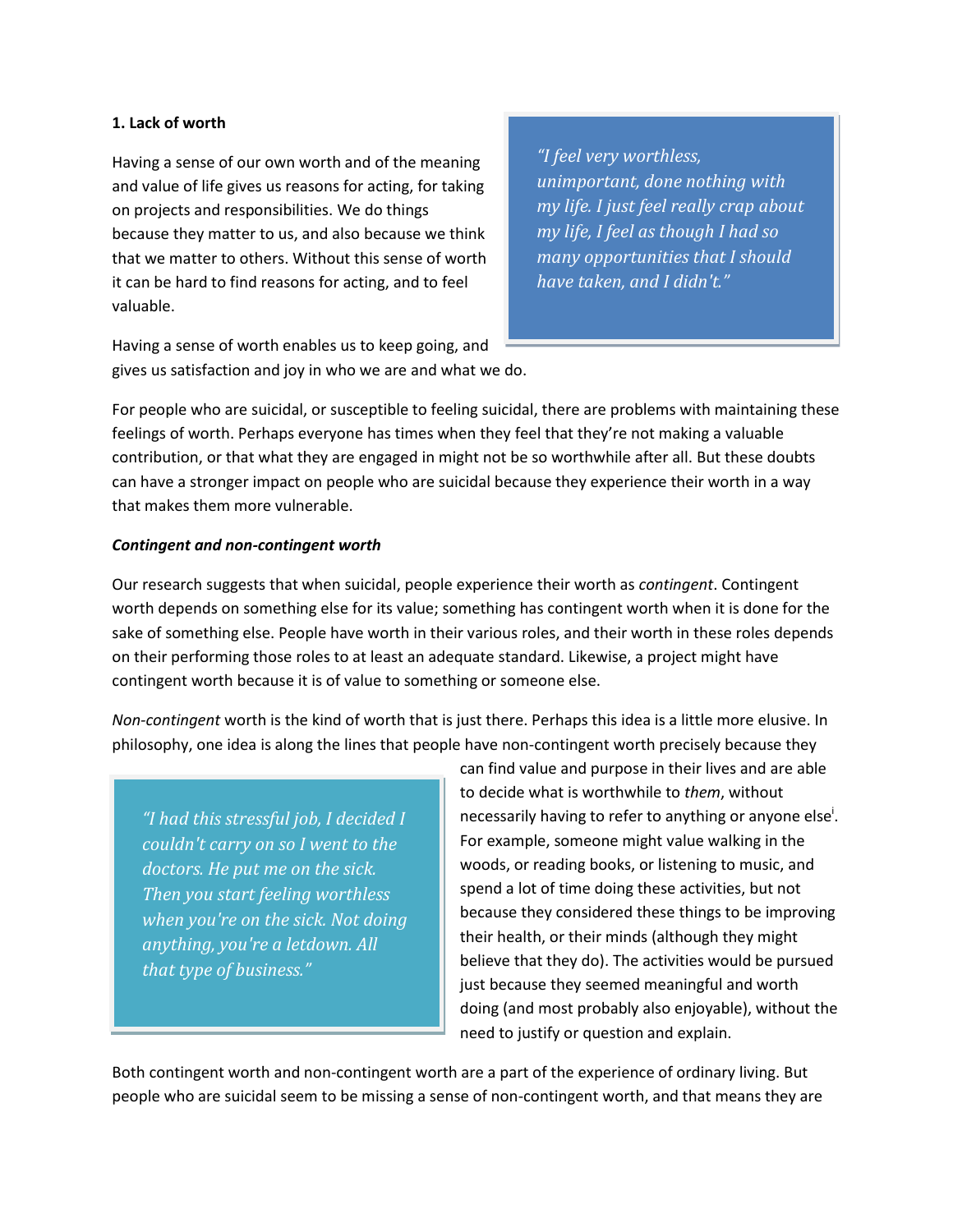*"I do feel, even when I'm well that that's my role: to look after everybody. I think that's a mother isn't it, to look after everybody but myself, and it's very difficult because I feel as if, if I admit to anybody that I'm not coping, then it's almost as if I'm failing."*

likely to repeatedly question whether they are good enough, or whether what they are doing is worth doing.

People who lack non-contingent worth can still have a high sense of worth and act in a very motivated and purposeful way. But imagine that there are two people, both with apparently high levels of worth. Only one, though, has a sense of both their contingent and non-contingent worth. What happens when these two people both experience a loss of contingent worth? This can happen for many reasons, for example they may be struggling at school or work,

being made redundant or asked to retire, or their children may be leaving home or they may be separating from their partners.

The person who has both senses of worth has something to fall back on but for the other one, loss of contingent worth can result in the experience of a complete and potentially catastrophic loss of worth.

#### *Maintaining a sense of worth*

People who are suicidal have often worked very hard to maintain a sense of worth. One of the striking things we found from talking to participants was the importance they often attached to having a role or a purpose.

A role isn't necessarily something that you can easily define, like 'mother' or 'teacher' or 'husband'; it can also be a vague idea of 'who the person is meant to be', an idea usually based on the perceived expectations and/or needs of those around him or her.

Because self-worth is attached to fulfilling a role or achieving a goal or purpose, a lot of work goes into achieving high standards, even at the expense of meeting one's own needs.

It also means that when things become difficult, problems in maintaining the role and meeting expectations are hidden. People will put on a performance, both as a way of maintaining their selfworth and because they do not want others to know

*"It was amazing when you think about it, how he could snap, from being really, really not well to: 'I'm OK, and I'm this normal, pleasant person'. He was my life, and we'd been together for a long time, and yet, who was this other person that I never knew? Because there's like the flip-side of him, that I didn't really know. And it was this disguise. Well, did he love me at all? Or did he just pretend to? But he can't have pretended for thirty years. Sometimes it feels like there was another person that I didn't know, the other side of him that wasn't the one he showed the world."*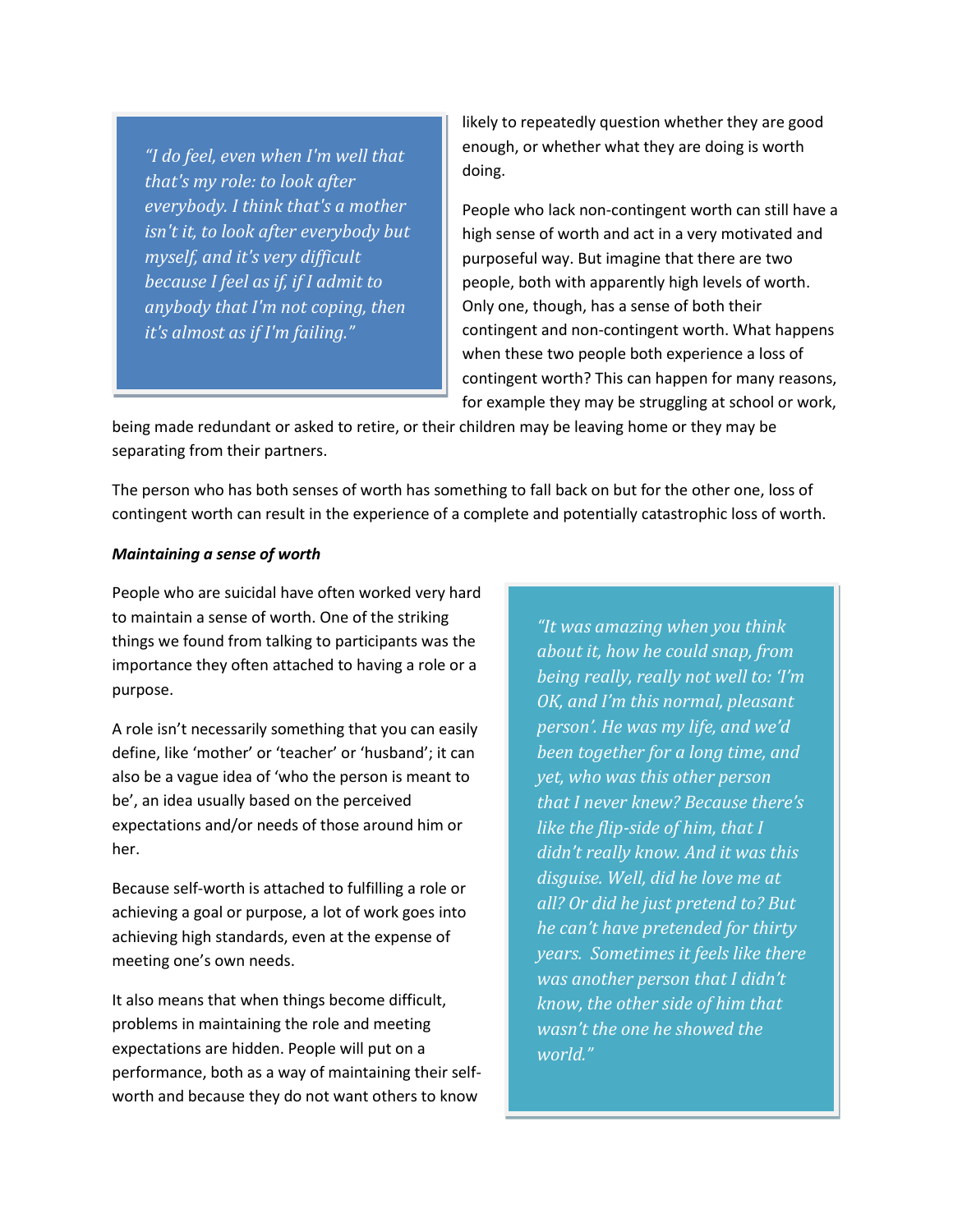that they are struggling. Contingent worth is often very dependent on the estimation of other people and for some, having a 'hidden self' can also be part of a more long-term strategy for coping with feelings of worthlessness. For both the suicidal person and those close to them it can seem that there are two different people.

For some, high standards may mean that at times responsibilities come to feel overwhelming and goals impossible to achieve, and the person seeks instead to avoid commitments or challenges.

If all of the person's sense of worth is invested in what they are able to contribute, when they are unable to do so, they can experience feelings of failure, of shame and guilt, and feel that they are a burden. At the same time, they feel unworthy of the concern and care of others.

#### **2. Lack of trust**

What is trust? Trust is complex and very difficult to define. It seems to be one of those things that people only really notice when they don't have it.

When people do trust, they are able to ignore the fact that they can't completely know other people's feelings, thoughts or motives, or the future – even their own feelings and motives are partially obscured from us.

Trust allows people to think, feel and behave as if things are certain and simple, when in reality they are uncertain and complex. Trust enables a person to make a commitment to a positive version of the future and act accordingly. In other words, trust enables people to act, to do things, which we refer to as having *agency*.

Trust is social and relational - it happens between people and is a part of human social relationships. Trust is how we open up to another person. Rowan Williams, the theologian and now-retired Archbishop of Canterbury, wrote in his book *Tokens of Trust* that mistrust comes about when we feel another's agenda is different from our own, and they are being

*"When I get into a panic the main thoughts that dominate are: 'Who am I?', 'What is this thing called life?', 'How can I have the confidence to act?', 'The world is so big, how can my understanding of it have any authority?', and so on. And from those doubts spring all the fearful imaginings that I might fall apart completely and be overwhelmed by a sea of doubts. (…) When I am anxious all sorts of possibilities sprawl out before me; one of the challenges is containing the sense of infinite indecisiveness."*

untruthful about it. We might fear that they are trying to get us to open up and reveal ourselves, without being prepared to do the same themselves. In this case trusting could be too risky. Trust takes you closer to others, whereas distrust takes you further away, and although both can be useful at the right time and place, lack of trust can become a problem for people who are vulnerable to feeling suicidal.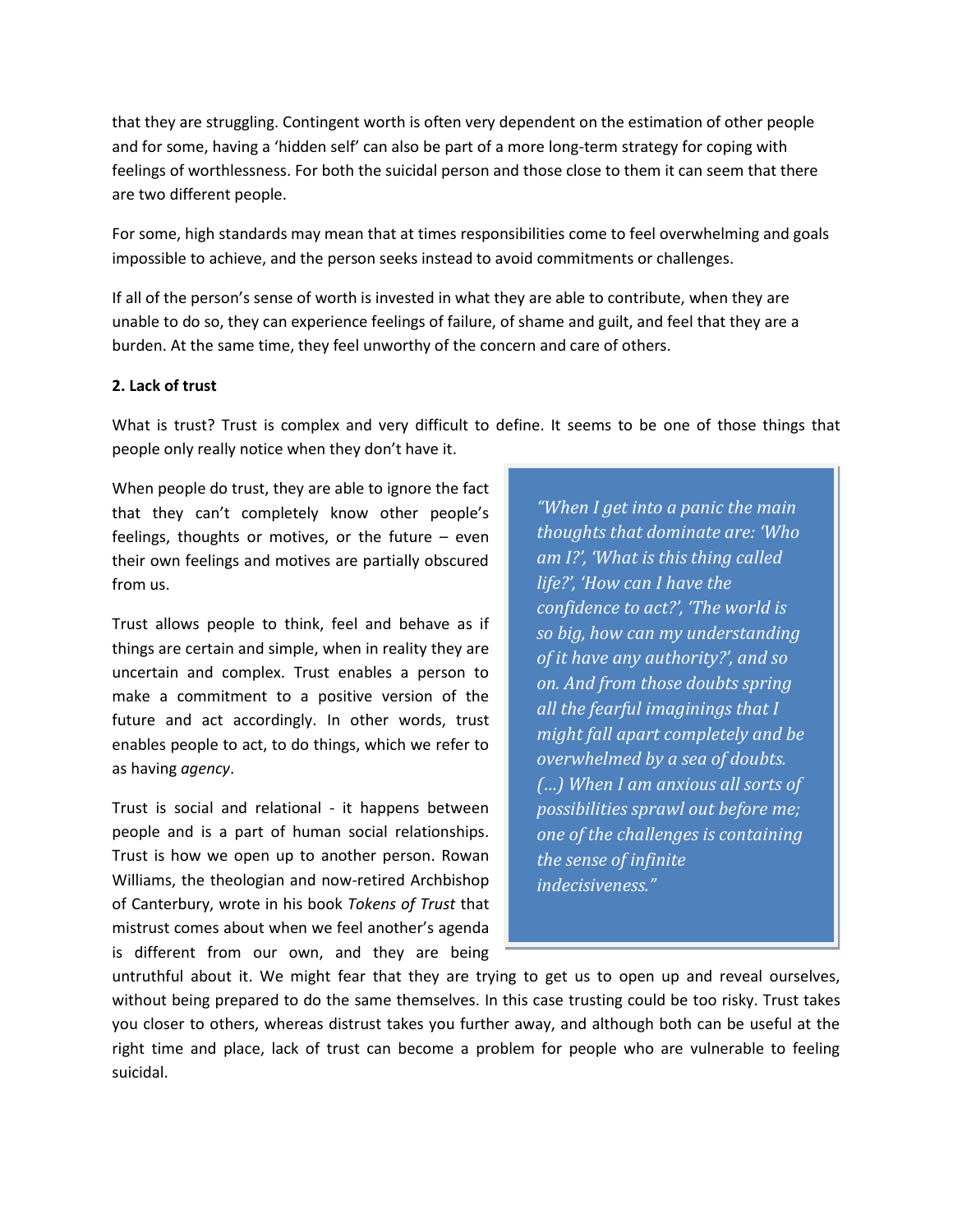When trust is lacking people may feel wary or suspicious of others, or feel that they are not fully trustworthy themselves. Without trust uncertainty can feel overwhelming and the person can become anxious.

Without trust there is no agency - people stop being able to do things in their lives and to function normally.

### *Trust and the process of suicide*

It seems that part of the process leading towards a suicide or suicide attempt is a lack of trust, not just in situations that warrant caution, but throughout many aspects of life. This lack of trust may become evident through a number of different experiences, which centre on how the person feels about relationships, and how they manage anxieties.

*"There were a couple of occasions for about a year before he killed himself when he kind of accused some of his other friends of shopping him in to the TV license people, and really odd things which were really out of character, like almost paranoid episodes. Which I didn't know about at the time, you know, but he'd set up CCTV cameras in his house and things."*

#### *Trusting others*

Trusting others can be especially difficult for some people, and they may not feel comfortable sharing their feelings or responsibilities with anyone else. This can sometimes be due to past experiences in which they felt betrayed or let down. Other people may think of them as 'independent' because they take on extra responsibilities or seem to like being 'in charge' - in other words, they'd rather not rely on anyone else. Not trusting others may not be immediately problematic and some people rely on themselves for years. However, if that person's confidence is knocked and they begin to doubt their ability to cope, without anyone else to trust, suicidal thoughts, feelings and behaviours may escalate.

## *Feeling (un)trustworthy*

One aspect connected to losing trust in others can be feeling that others have lost trust in you, and this can lead to feeling that you are untrustworthy. Sometimes a person may feel their family or friends don't trust them because of things they have done in the past, for example previous suicide attempts. The person may try very hard to gain the trust of others, but find they are met with suspicion by those around them who are scared about what is happening. This can become a vicious circle, as the person hides what is really happening in an attempt to gain the trust of others, and unintentionally becomes less trustworthy in the process. In some cases the vicious circle starts when the suicidal person is not trusted and loses trust in others as a consequence.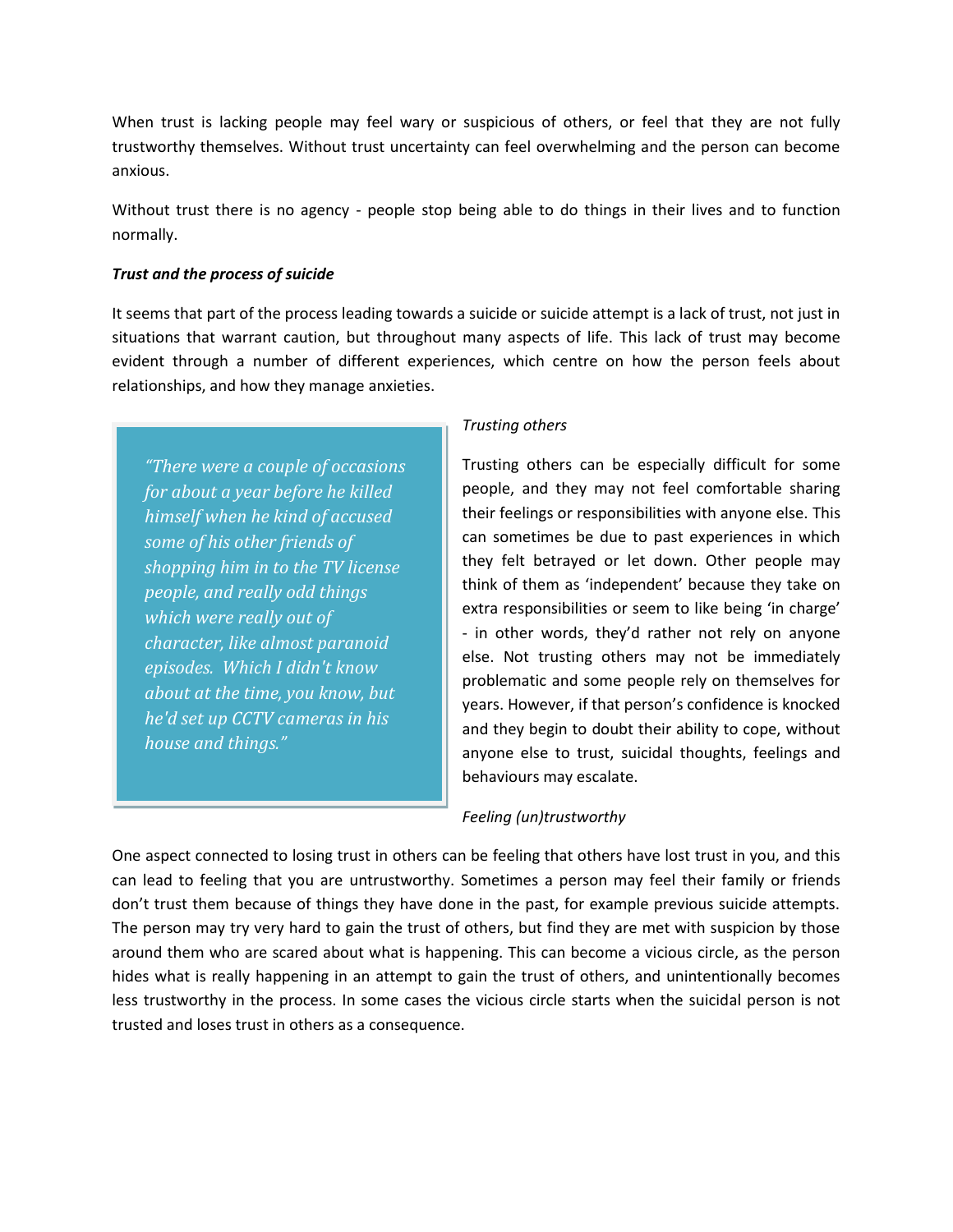#### *Losing trust in yourself*

A further aspect of feeling untrustworthy is starting to doubt yourself. For some people this means losing confidence in their ability to be a 'good' person and fulfill their role (as parent, friend, partner), for others it might be losing confidence in their performance (for example losing confidence in their ability to do their job well or get good grades in their studies). For others, there may be a loss of trust in their own actions; they may feel they cannot fully trust themselves to keep themselves safe.

#### *Anxiety and feeling unsafe*

Without trust, feelings of anxiety can become overwhelming. The world can seem like a very unsafe place and a person can feel frightened and anxious. They may feel they have no confidence, or feel overwhelmed with doubts and worries. At its worst, these feelings can become debilitating and leave

people unable to undertake any meaningful activity. Anxieties become outright fears, and in some people phobias such as agoraphobia.

For some people, losing trust can extend to feeling quite paranoid about those around them, or society at large. Sometimes their worries can seem out of proportion with reality. They may believe they are being watched, talked about, or are about to be 'caught out' by the authorities. Financial worries sometimes seem to drive these fears, but they can also relate to their concerns about what friends and family 'really' think of them.

#### *Coping with a lack of trust*

Because of the difficulties with relationships and overwhelming anxieties and fears that a lack of trust can bring about, many people use alternative

*"I guess the reason why the therapist failed was that she was very good, when asked a personal question about how she felt, she was very good at not answering, taking control of the conversation so that she didn't have to think about and confront her feelings. She really wanted somebody that she trusted, that she could actually let in, so that she could start looking at her feelings. And that's just what she didn't get."*

strategies to deal with the uncertainty and complexity of life. These strategies can be seen as 'trust substitutes', and can be very successful, but eventually, the strain of having to substitute trust with other strategies such as hiding feelings and seeking control can become exhausting (see below).

## *Hiding how you feel to protect yourself and others*

Some people struggle to trust others enough to show how they're really feeling. They become guarded and believe that sharing their feelings is too much of a risk to take. They may not trust that others will use that information well and feel that sharing their feelings will make them more vulnerable. Instead they may prefer to keep people at arm's length by putting on a 'front' or not revealing too much of themselves. For some people, they may not be able to trust that others would be able to cope with hearing about difficult feelings, or may be trying to protect them from having to do so.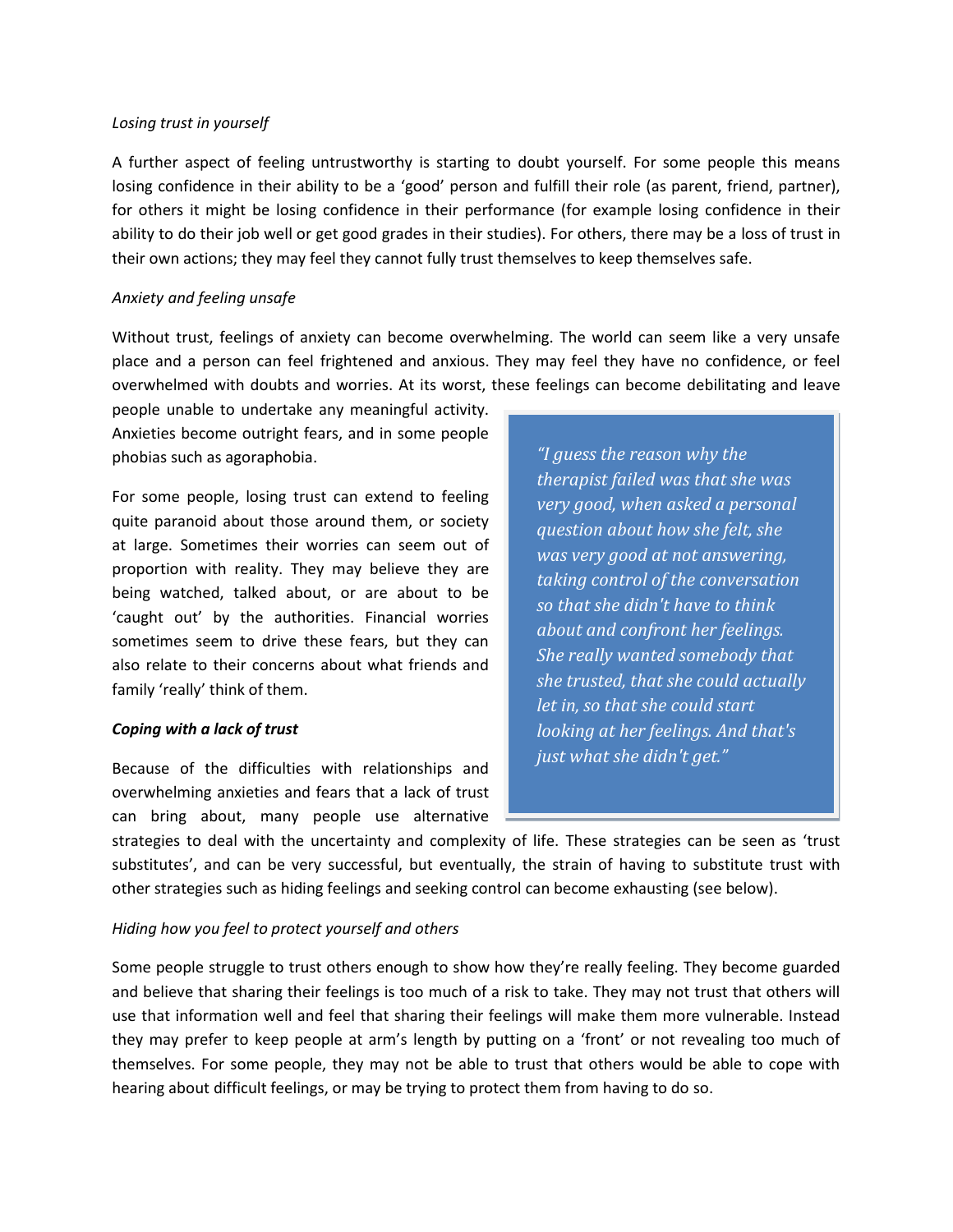#### *Seeking certainty, control and order*

Another way to cope with uncertainty is to try to create order. Things can seem more orderly and certain if you take control of them. For example, this could be by working very hard in order to try to guarantee the outcome of something. Or it could be by taking charge of a project. When things don't go to plan, it can seem catastrophic.

## *Seeking reassurance*

Sometimes no matter how hard you try to hide your vulnerabilities, or create order and certainty out of uncertainty, you are left with the feeling that what you are doing is not good enough. One aspect of losing trust is losing trust in yourself, losing confidence in your ability to be a good person or perform to an acceptable standard. In order to keep going, and as a way to cope with the anxiety of feeling 'not good enough', sometimes people seek reassurance from the people around them. They ask, often repetitively, if they are performing well enough. This can be difficult and frustrating for the people around them, who may think their worries are out of proportion.

## **3. Suicidal exhaustion**

The experience of suicidal exhaustion has many facets – not everyone experiences it in the same way. Some of our participants described it as a special kind of tiredness, which is both mental and physical, and deep enough to colour the person's entire experience of self and world. Participants appeared to struggle to put this experience into words: mundane expressions like tired and exhausted, which appeal to shared experience, didn't quite seem to capture this extraordinary sense of exhaustion.

Instead of focusing inwards, and experiencing a feeling of exhaustion, some suicidal people may notice more how differently they are relating to external things. Though many of our participants did talk about feeling tired in a special way, not everyone who is suicidal may experience exhaustion as a tiredness or have a clear sense that they are exhausted. Some of the participants in our research focused on a sense of not being able to meet the perceived demands placed on them by others or their situation, others experienced whatever they did

*"You feel exhausted, like ... I don't know, like mentally exhausted. It's just a really draining thing to be depressed, it's so tiring. You get so tired I can't even explain how tired you get."*

as requiring huge amounts of effort, even those tasks that would ordinarily be relatively effortless. This feeling of unusual effort meant that in order to do anything, the person had to force themselves to do it. It couldn't be done "without thinking"; mental effort was required. This was sometimes described as loss of motivation.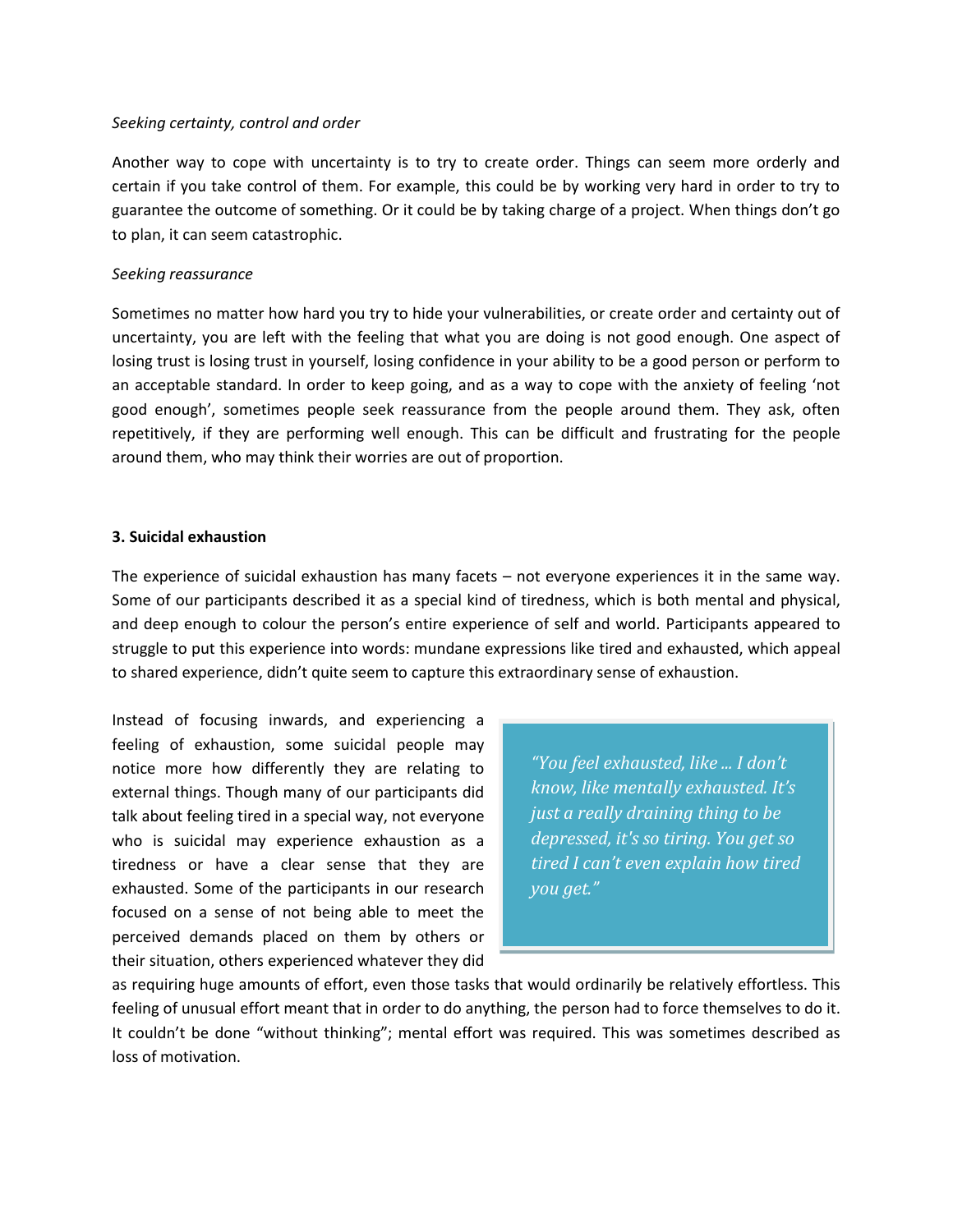*"I just felt that I constantly had to put up a mask, my outside world face. But then it became so tiring and I got so absolutely exhausted from doing that, that I just wanted to not have contact with people."*

#### *A mental exhaustion*

Participants frequently described their suicidal condition as mental exhaustion. We have used some psychology research to help us understand what mental exhaustion is.

Professor Baumeister's team at Florida State University has carried out a series of experiments, which he and colleagues have interpreted as

suggesting that acts of choice, self-regulation and volition all make use of the same resource<sup>ii</sup>. In other words, when we actively direct our thought and attention, deliberately bring up or subdue mental imagery, consciously regulate emotional responses and suppress emotional behaviours, act against our strongest desire, or make decisions, we make a 'mental effort' and in doing it, we use this resource.

This is also important to know about mental resources: first, that they are mainly replenished through rest, e.g. good quality sleep, and through positive emotion. Second, if someone thinks that the demand on their resources at a future moment will be high and they will not be able to replenish them before future challenges, they are more likely to conserve their energies in the present moment. People who feel exhausted and as if everything requires a huge amount of effort tend to start doing less; this is a way to conserve energy. So it is possible that the experiences of exhaustion and effort suicidal people are reporting have something to do with preparing for perceived future challenges.

#### *Where does suicidal exhaustion come from?*

The short answer is that it comes from living without trust and non-contingent worth. Exhaustion arises from these background conditions in many different ways, of which these four are the most important.

1. Lack of trust and lack of worth can both mean that difficult feelings are hidden or even suppressed and denied altogether. Not letting true feelings show in behaviour requires mental effort as spontaneity is lost and the person is left having to manufacture appropriate expressions and responses. This can turn everyday life into a kind of performance, which not only consumes additional energy but also erodes the person's trust-relationships further if they begin to feel that they themselves are untrustworthy, presenting a 'fake' self.

*"Throughout all my depression I've always been able to be okay for other people. But I couldn't do it anymore, I just couldn't. And they kept saying to me, what is it, what is it? I'm going "I'm just so tired". That's all I kept saying, "I'm so tired". For ages. And they were going "but why?" And I couldn't explain what that meant, I just knew that I was so tired. And I wanted peace, I wanted some peace. And suicide was the only way."*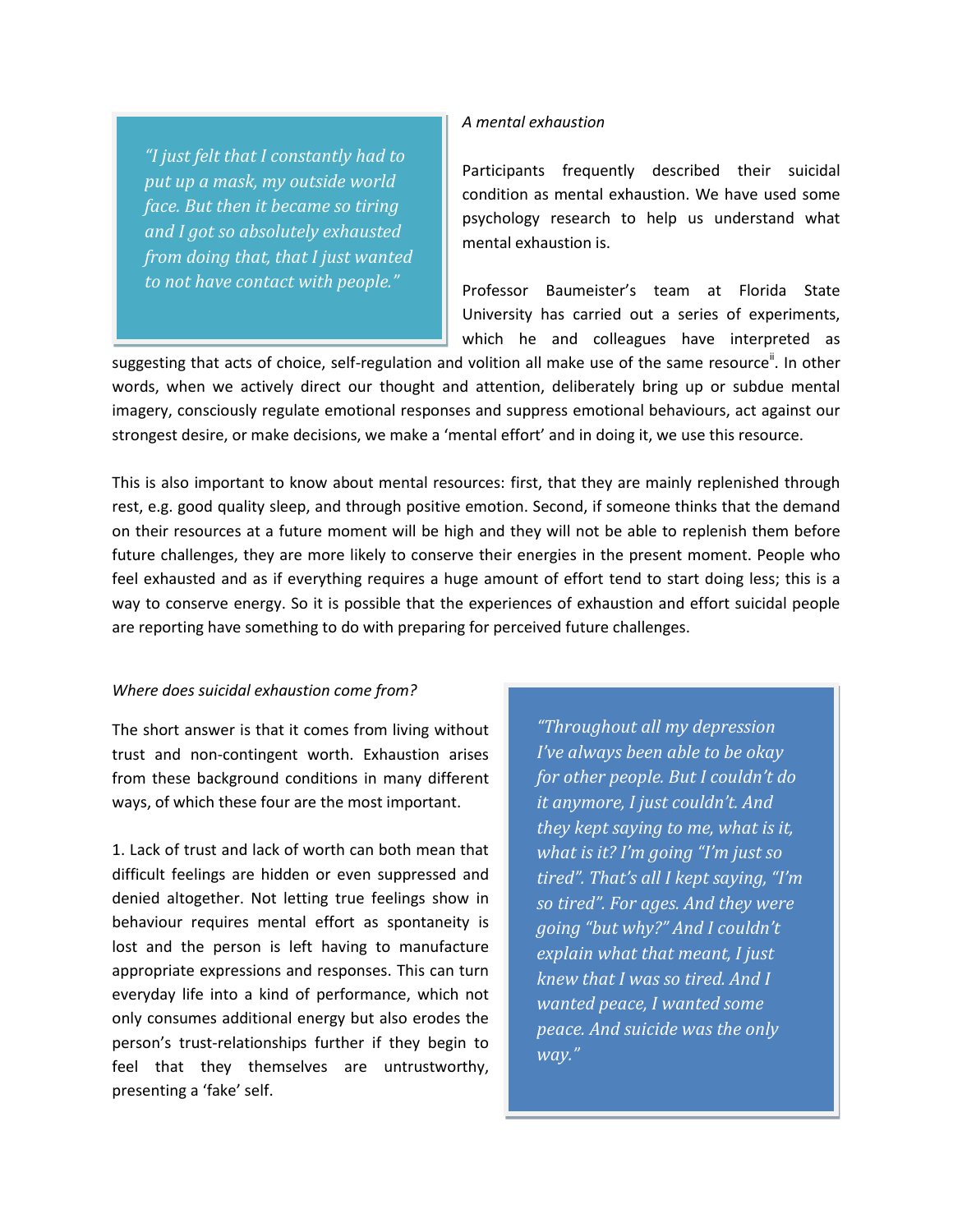2. Living without trust and worth can also mean that the person routinely ignores 'messages from the body' in order to act according to values, roles, goals and projects. When people go about their ordinary lives, what they do is guided by their values and longterm goals on the one hand (e.g. wanting to be a good parent or excel as a student) and their body's messages on the other (these include immediate emotional responses to things).

These two ways of being guided work together, so that ordinarily feelings support goals and values and people are drawn to do those things that promote them. Similarly, when acting in accordance with goals and values people experience the feelings that are appropriate for those actions. When someone is suicidal, this synchronicity is disrupted and the person may for example do what they think they should, given the values they live by, but without having the feelings that would normally accompany those actions.

*"He was unfit, and getting older, but he'd made no plans to retire. He could have retired at 55, taken a brilliant pension, had half the week off and still carried on working part time. It was ridiculous, it didn't make any sense, but I think he liked being a bit of a martyr, sometimes, you know, making himself ill, very tired. But he wouldn't let anyone help him, apart from my stepmum, who did her best, but he'd kept secrets about how much admin he was doing and all these extra jobs…"*

Living without inherent worth often implies over-commitment to roles or goals and having very high standards for adequate performance. In some cases it may also mean that the person has a sense that they need to do something special in order to be of value, something more and better than what is required of others. This – be it academic excellence or altruistic pursuits, which it often was in our study, or something else – may then be pursued "whatever the cost", without due attention to the

*"I do try very, very hard the week before to keep all those balls in the air. And I race around. I describe myself sometimes as running around like a headless chicken… I must seem to everybody as if I'm coping so well, because I've got twenty things going on at once, and it's wonderful, isn't it, and I'm managing, and then bang, that's it."*

conservation of mental resources and regardless of mental or physical ill health.

The self-reliance (both emotional and practical) that is often a part of living without trust is also exhausting, insofar as it leads the person to deal with difficult feelings and thoughts by hiding and suppressing them (as discussed), or to try and take care of everything themselves without sharing responsibilities and work load.

3. Anxiety is a big part of the experience of being suicidal, and an important contributor to mental exhaustion. Ruminations follow from lack of trust, as the person tries to control doubts and fears by repeatedly attempting to fix in their mind a future that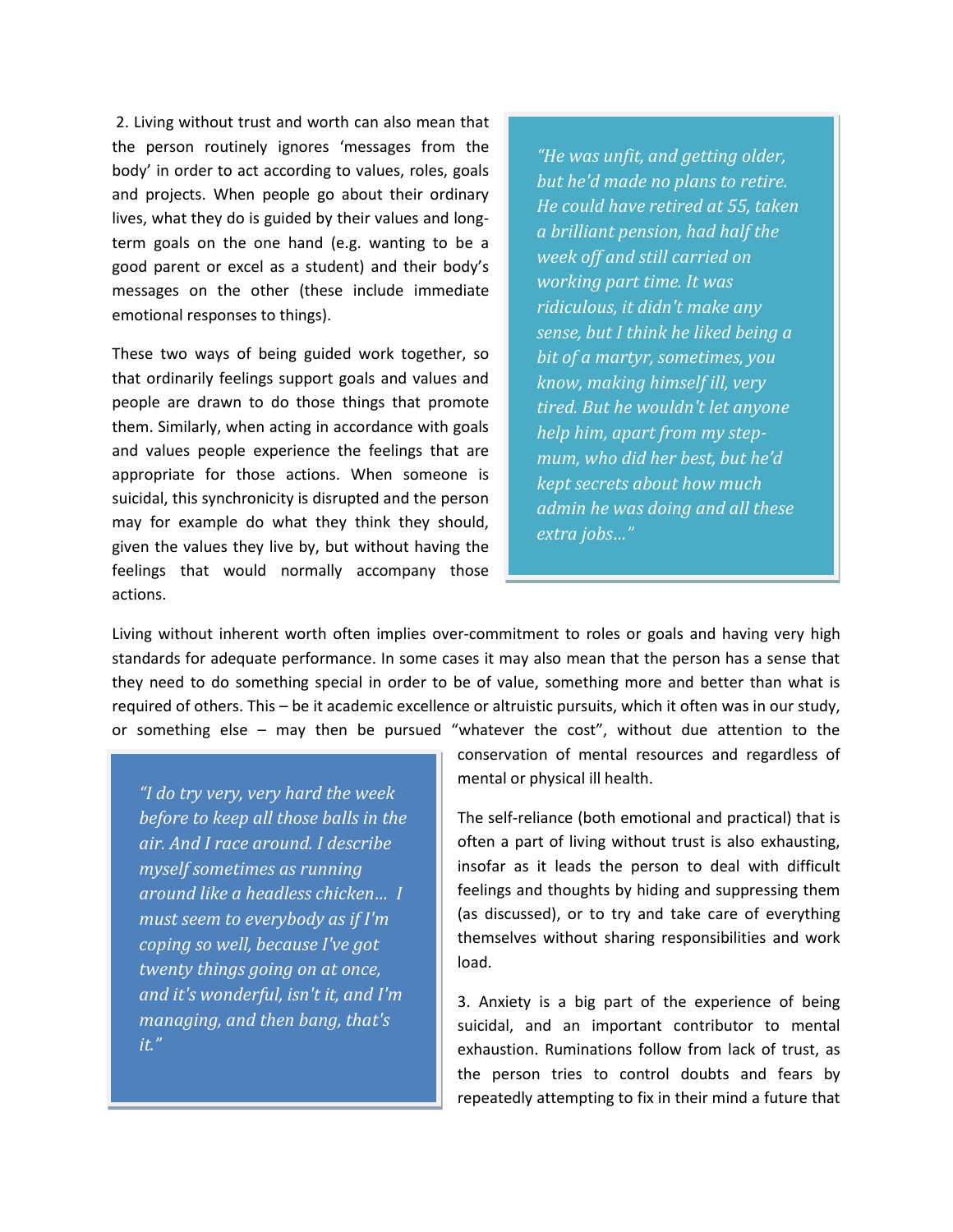is unbearably uncertain. They also follow from lack of worth which gives rise to incessant questions like "Am I good enough", "Is there any point in doing this?" and worth-saving attempts to answer these in the person's mind. Both ruminating and trying to stop ruminating can deplete mental resources!

4. Sleep disorder was part of almost every story that we heard. People were often simply not sleeping, night after night, or if they slept it was poor quality sleep no better than "just lying there with your eyes closed", as one participant described it. Some experienced vivid nightmares; others woke up in a full state of anxiety, unrefreshed. The experience of anxiety seemed to be intimately connected with sleep disorder. Given that sleep is when our mental resources are usually restored, regular sleep

*"The last couple of months all this really unraveled and the sleeping; it felt like if he could've slept then I think he could've maybe got a bit more of a handle on how he was feeling. But that Saturday, the week he died, he wasn't able to sleep and he went back to his homeopath in town because he couldn't sleep. His mind was just getting… there was no calm. He was becoming agitated I suppose, and hadn't been sleeping. And then that night, he, for the first time ever he woke me up in the night. And he said to me: 'I'm desperate'."*

disruption leads to chronic mental depletion.

# **4. From lack of trust, lack of worth and suicidal exhaustion to suicide: Motivation and warrant for suicidal acts**

# *Why does suicide seem like the only solution?*

Mental exhaustion is common and it can also be chronic without it necessarily motivating suicide. There seem to be two distinguishing features about suicidal exhaustion, which set it apart from ordinary mental exhaustion.

## *Suicidal exhaustion arises from life itself…*

…lived without non-contingent worth and trust. Ordinary mental exhaustion, by contrast, arises from a part of life or even from many different parts simultaneously. People can cope with work stress and illness in the family, for example, and become very exhausted by this without becoming suicidal. Even if solutions to the exhaustion-causing problems seem difficult to come by in practice, the idea of living more restfully is possible to entertain (and can offer relief and hope).

For people experiencing suicidal exhaustion however, the idea of stopping living in this resourcedevouring way seems inconceivable. For example, if the person experiences his or her value as contingent on a role, then failing to perform that role threatens to do away with self-worth. Without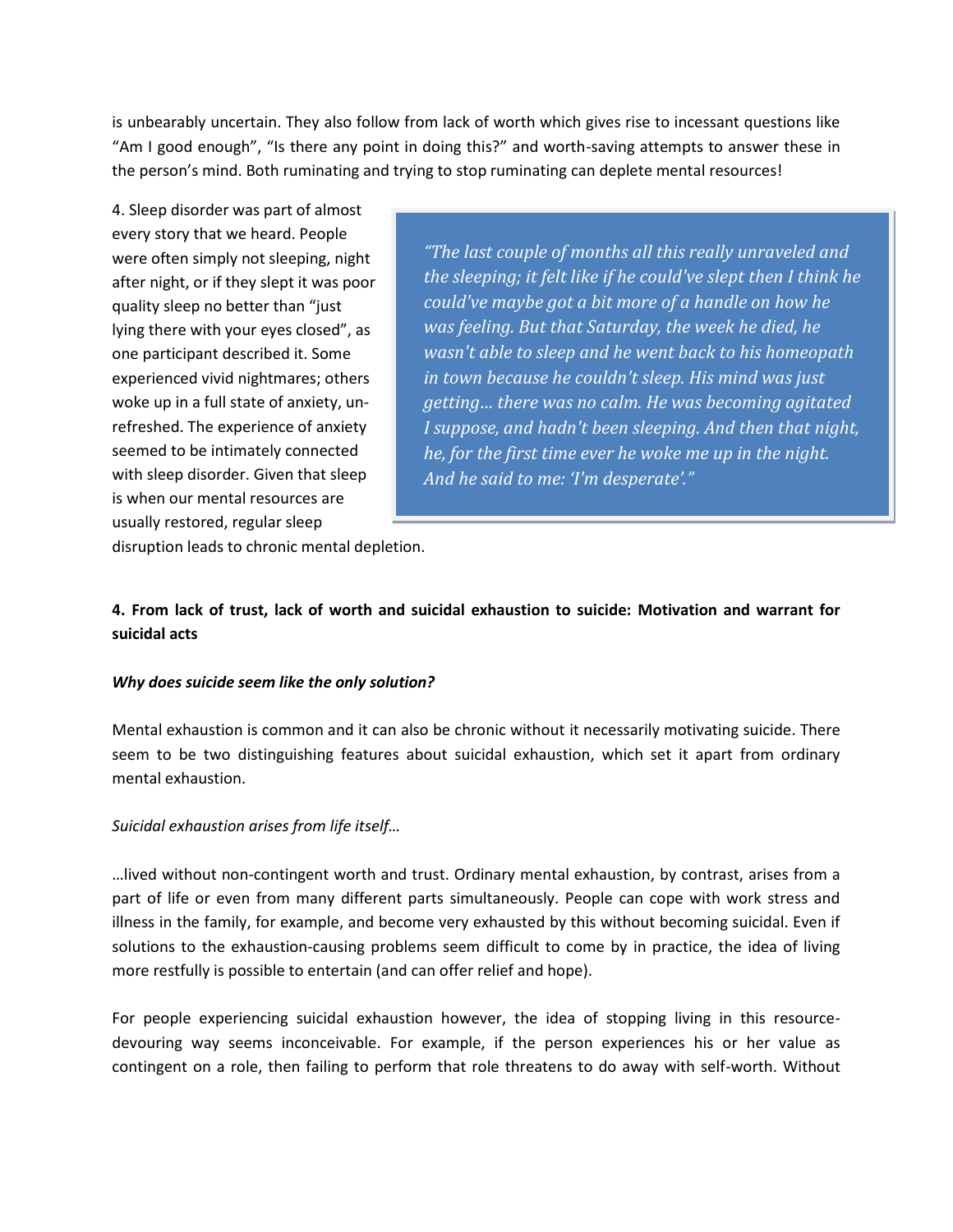being able to function in that role, the person collapses into anxious inactivity, because anything meaningful they have done has always been associated with that role. Or so they think, when suicidal.

To stop hiding feelings and thoughts without being able to trust others seems to risk shameful exposure and make one vulnerable to attack, or it might seem as if a catastrophe of some sort would follow a disclosure of difficult feelings as significant others try to cope with it.

## *Suicidal exhaustion has an aspect of hopelessness*

When suicidal, people are impaired in their ability to think about the future, to have specific thoughts about what future might bring<sup>ii</sup>. Or in any case, insofar as they can imagine a future at all, it is full of the same kind of misery as the present, perhaps worse.

Our research highlights the role of lack of trust in this experience: lacking trust, people are unable to make a commitment to any version of a future (as the sociologist Piotr Sztompka puts it<sup>iv</sup>), not a positive one in any case. This can mean that future demands on mental resources seem undetermined, and that increases the person's sense of exhaustion and effort, which are likely to be affected by beliefs about future ability to respond to challenges.

Sleep disorder also contributes to the person's lack of trust in their future ability to perform, as experience tells them that they cannot rely on sleep to restore them.

## *The warrant for suicide*

If the suicidal person's self-worth and the value and meaning of anything in their life is dependent on their ability to perform the role of 'the person they are meant to be' or 'the person they are taken to be by others', and suicidal exhaustion makes it impossible to sustain this performance, the exhaustion leads first to a collapse of the person's ability to trust themselves to 'be who they are' and then to a complete collapse of value and meaning. The person comes to think of themselves as 'just a burden', whose death, though perhaps initially painful, would benefit everyone.

In this sense, suicidal exhaustion can provide, not just a motivation but also a justification for a suicide.

## **SUMMARY AND CONCLUSIONS**

Engagement with the perspectives of people bereaved by suicide, people who have attempted suicide and their 'significant others' offers a novel way to understand the process of suicide. Suicidal behaviour seems to arise from experiences of lacking worth, lost trust and mental exhaustion, which all contribute to each other.

Most importantly, lack of non-contingent worth and lack of trust lead to ways of living that place a heavy demand on the person's mental resources. The suicidal person is likely to hide or suppress difficult thoughts and feelings and try to behave as if nothing is wrong. S/he may be particularly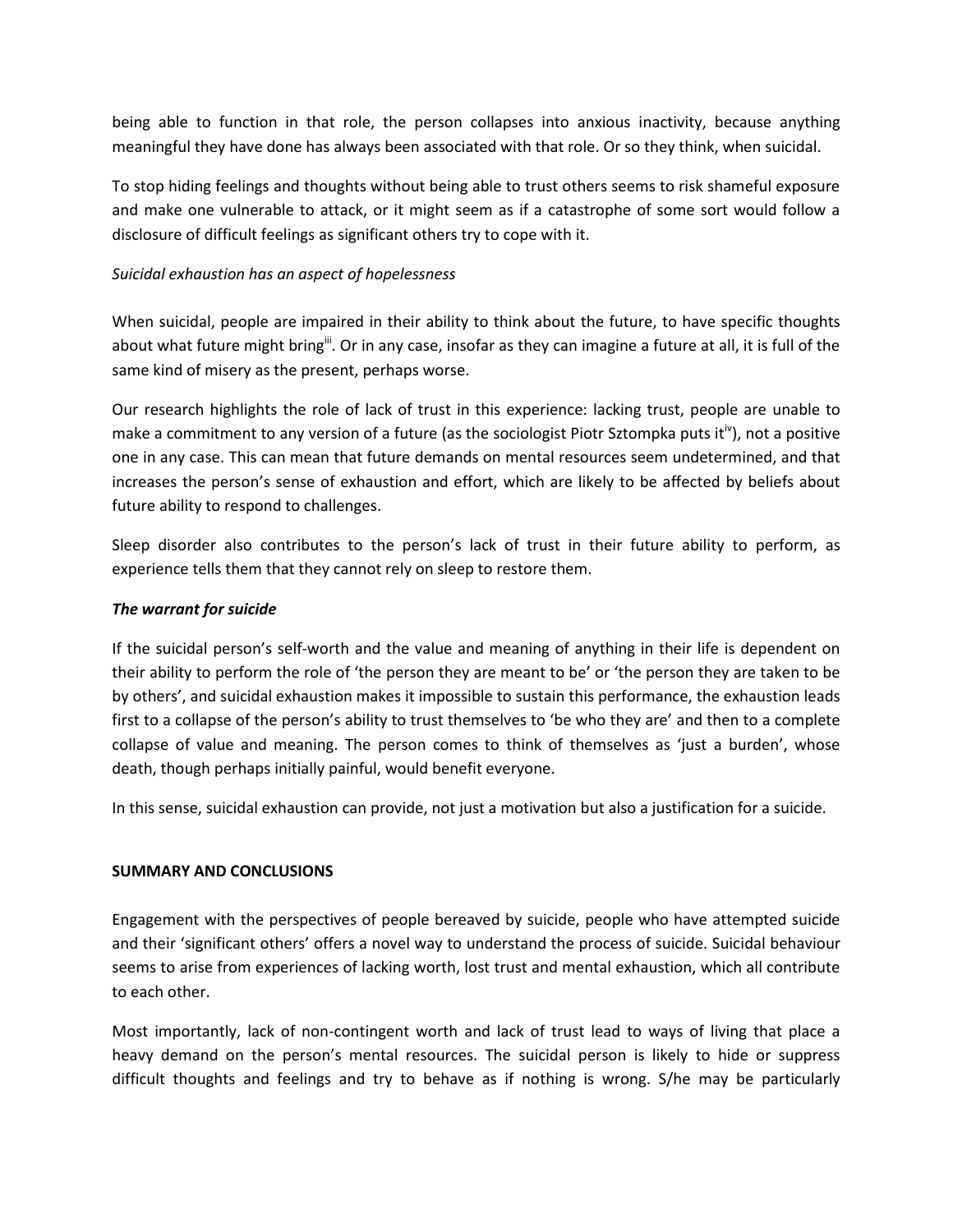concerned with fulfilling the demands of a role and try to excel at it regardless of ill health. Lacking worth and trust s/he is likely to experience anxious ruminations, including when trying to sleep.

Constant high demand on the person's mental resources combined with the inability to rest and replenish them leads to a state of exhaustion, which may be experienced as an extra-ordinary tiredness or a sense that life as a whole is effortful and making demands that the person is unable to meet.

*Friends, family members and treatment professionals may be able to help by opening up opportunities for disclosing difficult feelings and thoughts, but they too need to seek support to avoid exhaustion.*

Suicidal exhaustion can motivate suicide if it involves a sense that only death can provide rest. It can give a warrant for suicide if it prevents the person from meeting the perceived expectations and needs of others on which their worth seems to depend.

Friends, family members and treatment professionals may be able to help by opening up opportunities for disclosing difficult feelings and thoughts. However, **those caring for suicidal people must themselves seek support**. Support networks need to be as wide as possible to avoid mental exhaustion in 'significant others', which can put both them and the suicidal person they care for at risk.

These results counsel both lay members of the community and treatment professionals against interpreting recovery exclusively in terms of functioning (e.g. ability to return to work). In many cases the suicidal person may be able to perform to a very high standard at work and at home; sometimes when suicidal they excel more than usual. It is tempting for everyone to be reassured by this performance, but **high functioning does not necessarily indicate absence of risk**.

Trust relationships should be placed at the centre of suicide prevention strategies, both in the sense of building those relationships between treatment professionals and suicidal people, and in the sense of supporting the existing relationships in the community. **Recognition of and support for the role that friends and family play in the care of suicidal people should be a key element in all care plans**.

**Treatment professionals and researchers should pay increased attention to the role of sleep disorder in suicide** and the possible contribution anxiety and its sources (lack of worth and lack of trust) make to it.

 $\overline{\phantom{a}}$ 

Glover, J (1990) *Causing Death and Saving Lives* 2<sup>nd</sup> Edition London: Penguin

<sup>&</sup>lt;sup>i</sup> Here are some references to the philosophical works we used:

Kant, I (1785, 2012) *Groundwork of the Metaphysics of Morals (Cambridge Texts in the History of Philosophy)*  Cambridge: Cambridge University Press

<sup>&</sup>lt;sup>ii</sup> Baumeister, R. F., Bratslavsky, E., Muraven, M. & Tice, D. M. (1998) 'Ego-depletion: Is the active self a limited resource?' *Journal of Personality and Social Psychology,* 74(5): 1252-1265

<sup>&</sup>quot; Future vagueness is recognised as one of the most important factors in the measurable-by-questionnaire psychological factor 'hopelessness', which has been shown to be associated with suicide (e.g. by Beck AT (1986)